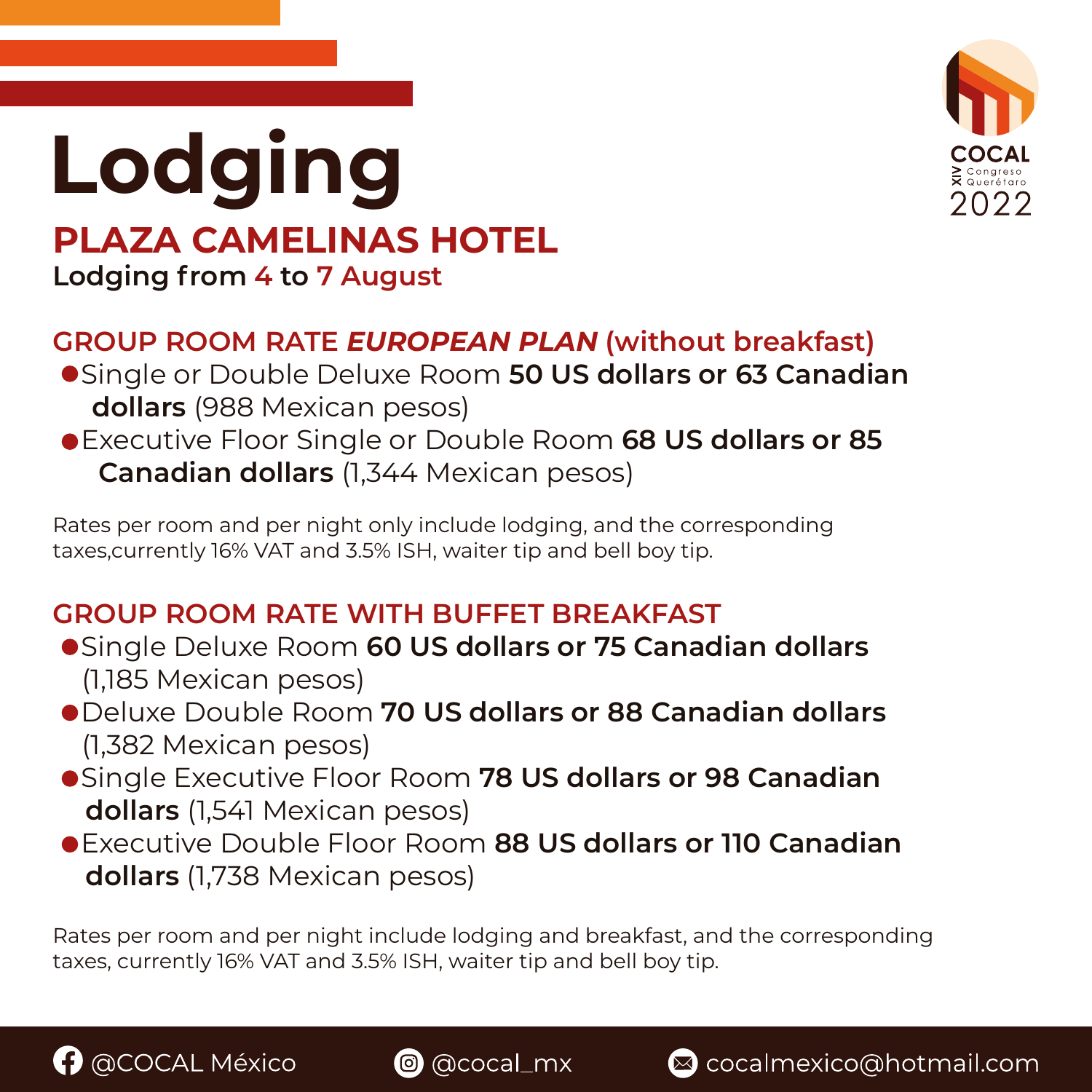

# **Lodging PLAZA CAMELINAS HOTEL**

### **GENERAL COURTESIES:**

- 2 bottles of water daily in courtesy in the room.
- Coffee maker with coffee and tea daily courtesy in the room.
- Wireless Internet in your room and general areas of the hotel complimentary forguests.
- Complimentary covered parking for guests.
- Parking for up to 12 buses
- Access to Gym and heated pool
- Same rate 03 days before and 03 days after your event subject to availability.

**Note: there are more hotels near the central campus of the university or in the Historic Center with different rates and services that can be consulted through their websites.**